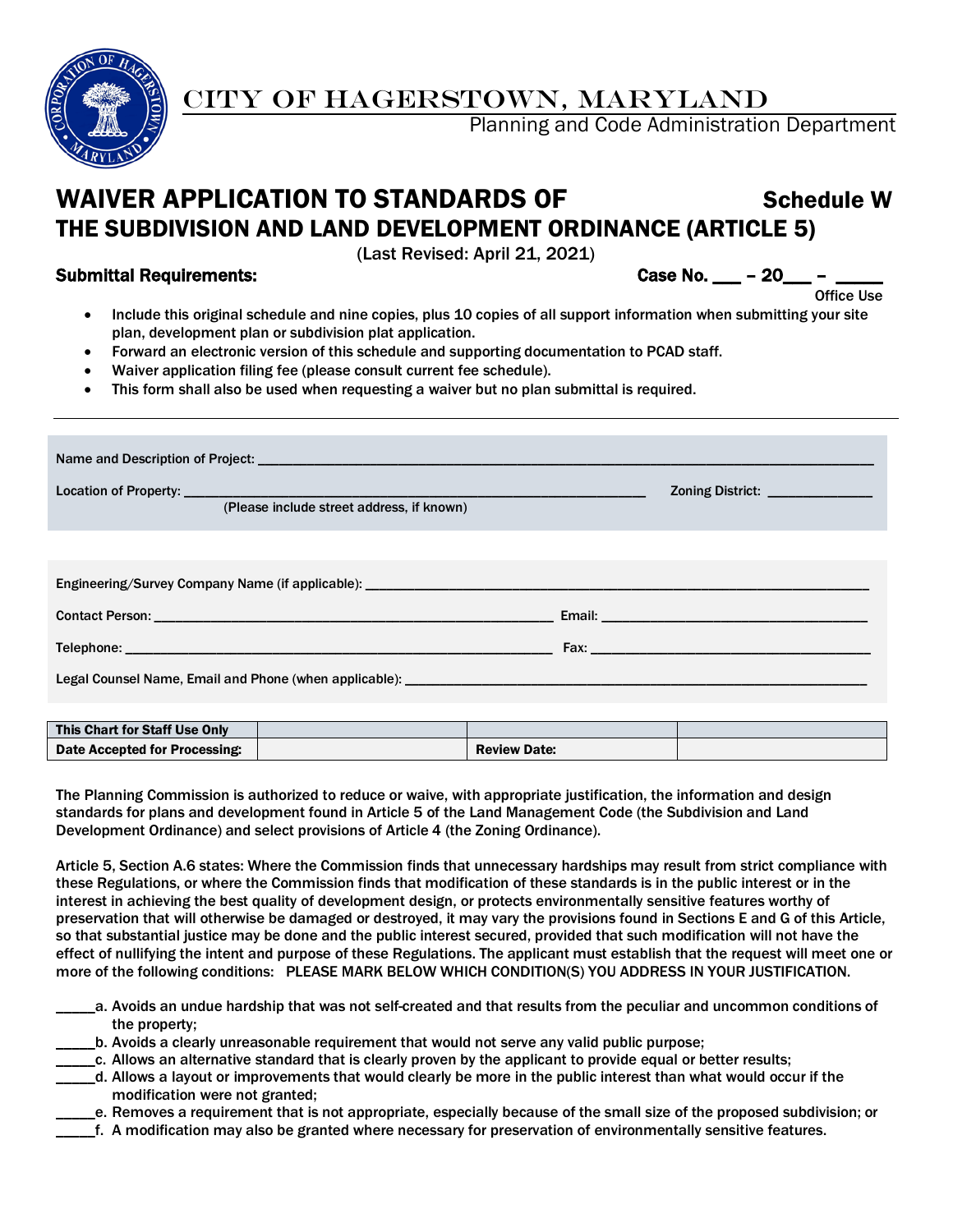Where a modification is granted, the Commission may attach such conditions as are deemed necessary to protect general public interest or the character of the neighborhood, and may require a guarantee or bond to assure compliance.

#### Exemption:

There are provisions in the Ordinance that are written in a permissive manner, or state that the provision is at the discretion of the Planning Commission. In those cases, this waiver application will not be required, as it is not the applicant requesting relief to a specifically codified standard.

#### Instructions to Engineer/Surveyor, Developer or Applicant:

Complete the sections below, providing as complete answers as possible. Be sure to address the six criteria found on page 1 of this application. The Board will need to find that your request meets at least one of the six criteria in order to approve your request(s).

# Applicant's Interest in Subject Property:

Owner (including joint ownership)

\_\_\_\_\_ Other (describe your interest in the property on the lines provided below and provide the name, address, and telephone number of the owner. Attach written authorization from the owner of the property that they consent to this application, or have them sign this application form as a co-applicant.)

\_\_\_\_\_\_\_\_\_\_\_\_\_\_\_\_\_\_\_\_\_\_\_\_\_\_\_\_\_\_\_\_\_\_\_\_\_\_\_\_\_\_\_\_\_\_\_\_\_\_\_\_\_\_\_\_\_\_\_\_\_\_\_\_\_\_\_\_\_\_\_\_\_\_\_\_\_\_\_\_\_\_\_\_\_\_\_\_\_\_\_\_\_\_\_\_\_\_

\_\_\_\_\_\_\_\_\_\_\_\_\_\_\_\_\_\_\_\_\_\_\_\_\_\_\_\_\_\_\_\_\_\_\_\_\_\_\_\_\_\_\_\_\_\_\_\_\_\_\_\_\_\_\_\_\_\_\_\_\_\_\_\_\_\_\_\_\_\_\_\_\_\_\_\_\_\_\_\_\_\_\_\_\_\_\_\_\_\_\_\_\_\_\_\_\_\_

#### Description of Proposed Use:

Briefly describe the proposed use of the property, including any existing or permitted uses of the property that would be conducted on the site. When this is to be attached to a pending subdivision or site plan, stating "see pending site plan…." and inserting the file number is sufficient.

\_\_\_\_\_\_\_\_\_\_\_\_\_\_\_\_\_\_\_\_\_\_\_\_\_\_\_\_\_\_\_\_\_\_\_\_\_\_\_\_\_\_\_\_\_\_\_\_\_\_\_\_\_\_\_\_\_\_\_\_\_\_\_\_\_\_\_\_\_\_\_\_\_\_\_\_\_\_\_\_\_\_\_\_\_\_\_\_\_\_\_\_\_\_\_\_\_\_\_\_\_\_\_\_\_\_\_

\_\_\_\_\_\_\_\_\_\_\_\_\_\_\_\_\_\_\_\_\_\_\_\_\_\_\_\_\_\_\_\_\_\_\_\_\_\_\_\_\_\_\_\_\_\_\_\_\_\_\_\_\_\_\_\_\_\_\_\_\_\_\_\_\_\_\_\_\_\_\_\_\_\_\_\_\_\_\_\_\_\_\_\_\_\_\_\_\_\_\_\_\_\_\_\_\_\_\_\_\_\_\_\_\_\_\_

# Waiver Request(s):

The applicant applies to the Planning Commission for approval of a waiver (or waivers) to the requirements of Article 5 of the Land Management Code (Subdivision and Land Development Ordinance) as follows (use additional sheets as necessary):

|              | <b>Section of Subdivision</b><br>and Land Development<br>Ordinance (Art. 5, LMC) | <b>Type of Regulation</b>         | Ordinance<br>Requirement | <b>Variance Requested</b>                        |
|--------------|----------------------------------------------------------------------------------|-----------------------------------|--------------------------|--------------------------------------------------|
| Example:     | 1.4.h(7)                                                                         | Minimum width of planting islands | 8 feet                   | Reduce one island to 7<br>feet and one to 6 feet |
| $\mathbf{1}$ |                                                                                  |                                   |                          |                                                  |
| 2.           |                                                                                  |                                   |                          |                                                  |
| 3.           |                                                                                  |                                   |                          |                                                  |
| 4.           |                                                                                  |                                   |                          |                                                  |
| 5.           |                                                                                  |                                   |                          |                                                  |